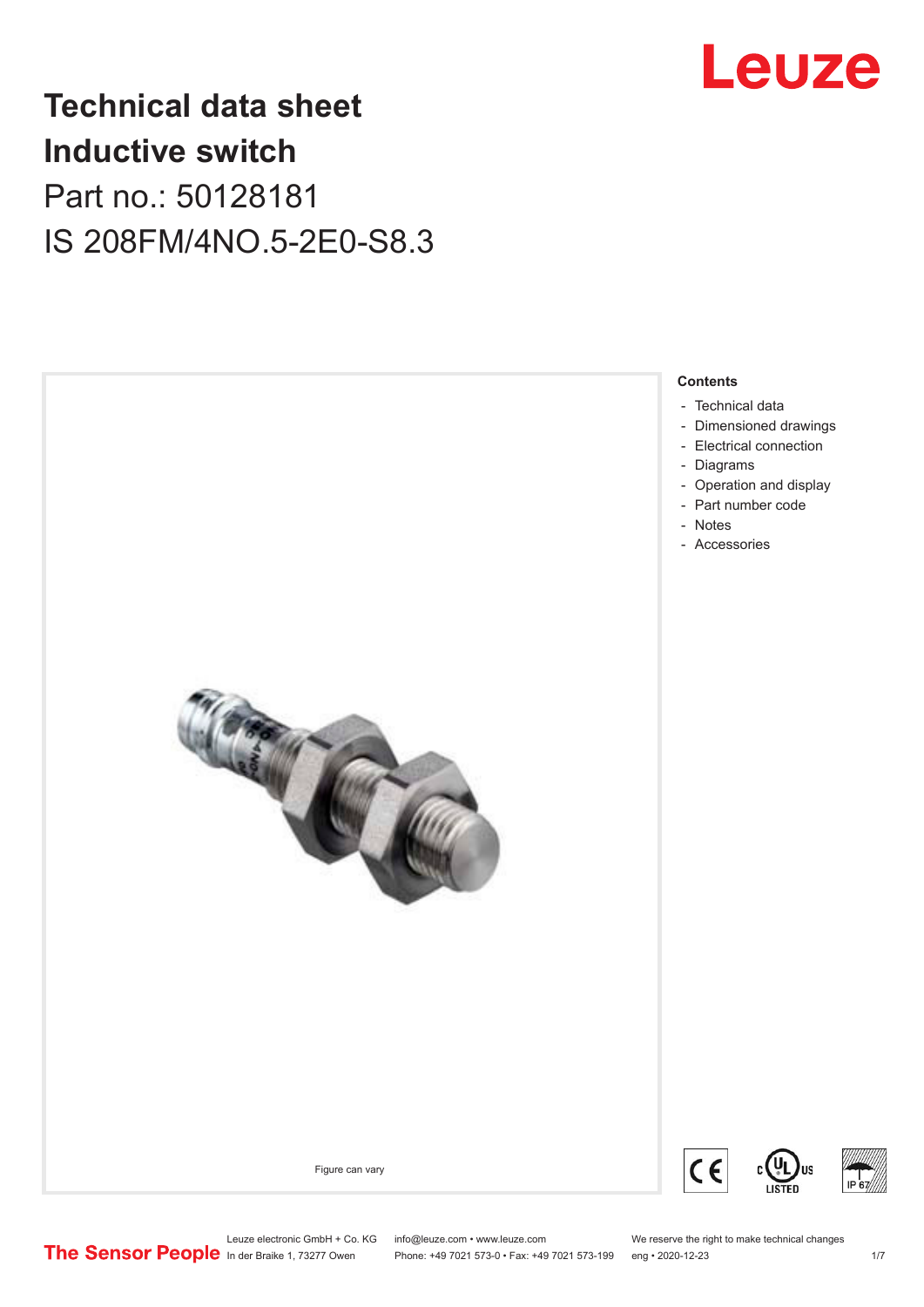# <span id="page-1-0"></span>**Technical data**

# Leuze

#### **Basic data**

| Series                                    | 208 |
|-------------------------------------------|-----|
| Typ. operating range limit S <sub>n</sub> | 2 m |
| Operating range S <sub>3</sub>            |     |

**Special version**

**Special version** Reduction factor 1

#### **Electrical data**

**Protective circuit Inductive protection** 

|                                      | Polarity reversal protection                                                              |
|--------------------------------------|-------------------------------------------------------------------------------------------|
|                                      | Short circuit protected                                                                   |
| Performance data                     |                                                                                           |
| Supply voltage $U_{B}$               | 10  30 V, DC                                                                              |
| <b>Residual ripple</b>               | $0 20 \%$ , From $U_{\rm B}$                                                              |
| <b>Open-circuit current</b>          | $010$ mA                                                                                  |
| Temperature drift, max. (in % of S.) | 10 %, Over the entire operating<br>temperature range                                      |
| Repeatability, max. (in % of S.)     | 5 %, For $U_R$ = 20  30 V DC, ambient<br>temperature $T_a = 23 \degree C \pm 5 \degree C$ |
| <b>Switching hysteresis</b>          | 20%                                                                                       |

2 mm

0 ... 1.6 mm

#### **Outputs**

**Number of digital switching outputs** 1 Piece(s)

| Switching current, max.<br>200 mA          |  |
|--------------------------------------------|--|
| Residual current, max.<br>$0.1 \text{ mA}$ |  |

**Switching output 1 Switching element** Transistor, PNP **Switching principle** NO (normally open)

#### **Timing**

**Switching frequency** 100 Hz **Readiness delay** 30 ms

#### **Connection**

**Number of connections** 1 Piece(s)

#### **Connection 1**

| <b>Function</b>           | Signal OUT      |
|---------------------------|-----------------|
|                           | Voltage supply  |
| <b>Type of connection</b> | Connector       |
| <b>Thread size</b>        | M8              |
| <b>Type</b>               | Male            |
| <b>Material</b>           | Stainless steel |
| No. of pins               | $3 - pin$       |

| <b>Mechanical data</b>                             |                               |
|----------------------------------------------------|-------------------------------|
| Design                                             | Cylindrical                   |
| <b>Thread size</b>                                 | $M8 \times 1$ mm              |
| Dimension (Ø x L)                                  | 8 mm x 60 mm                  |
| Type of installation                               | Embedded                      |
| <b>Housing material</b>                            | Stainless steel               |
| <b>Stainless steel housing</b>                     | V2A                           |
| Sensing face material                              | Stainless steel, AISI 303     |
| Net weight                                         | 15 <sub>g</sub>               |
| <b>Housing color</b>                               | Silver                        |
| Type of fastening                                  | Mounting thread               |
|                                                    | Via optional mounting device  |
| <b>Standard measuring plate</b>                    | 8 x 8 mm <sup>2</sup> , Fe360 |
|                                                    |                               |
| <b>Operation and display</b>                       |                               |
| Type of display                                    | LED                           |
| <b>Number of LEDs</b>                              | 1 Piece(s)                    |
|                                                    |                               |
| <b>Environmental data</b>                          |                               |
| Ambient temperature, operation                     | $-2570 °C$                    |
|                                                    |                               |
| <b>Certifications</b>                              |                               |
|                                                    |                               |
| Degree of protection                               | IP 68                         |
|                                                    | <b>IP 69K</b>                 |
| <b>Certifications</b>                              | c UL US                       |
| Test procedure for EMC in accordance IEC 61000-4-2 |                               |
| with standard                                      | IEC 61000-4-3                 |
|                                                    | IEC 61000-4-4                 |
| <b>Standards applied</b>                           | IEC 60947-5-2                 |
|                                                    |                               |
| <b>Correction factors</b>                          |                               |
| <b>Aluminum</b>                                    | $\mathbf{1}$                  |
| <b>Stainless steel</b>                             | 0.4                           |
| Copper                                             | 0.8                           |
| <b>Brass</b>                                       | 1.4                           |
| Fe360 steel                                        | $\mathbf{1}$                  |
|                                                    |                               |
| <b>Classification</b>                              |                               |
| <b>Customs tariff number</b>                       | 85365019                      |
| eCl@ss 5.1.4                                       | 27270101                      |
| eCl@ss 8.0                                         | 27270101                      |
| eCl@ss 9.0                                         | 27270101                      |
| eCl@ss 10.0                                        | 27270101                      |
| eCl@ss 11.0<br><b>ETIM 5.0</b>                     | 27270101<br>EC002714          |

**ETIM 6.0** EC002714 **ETIM 7.0** EC002714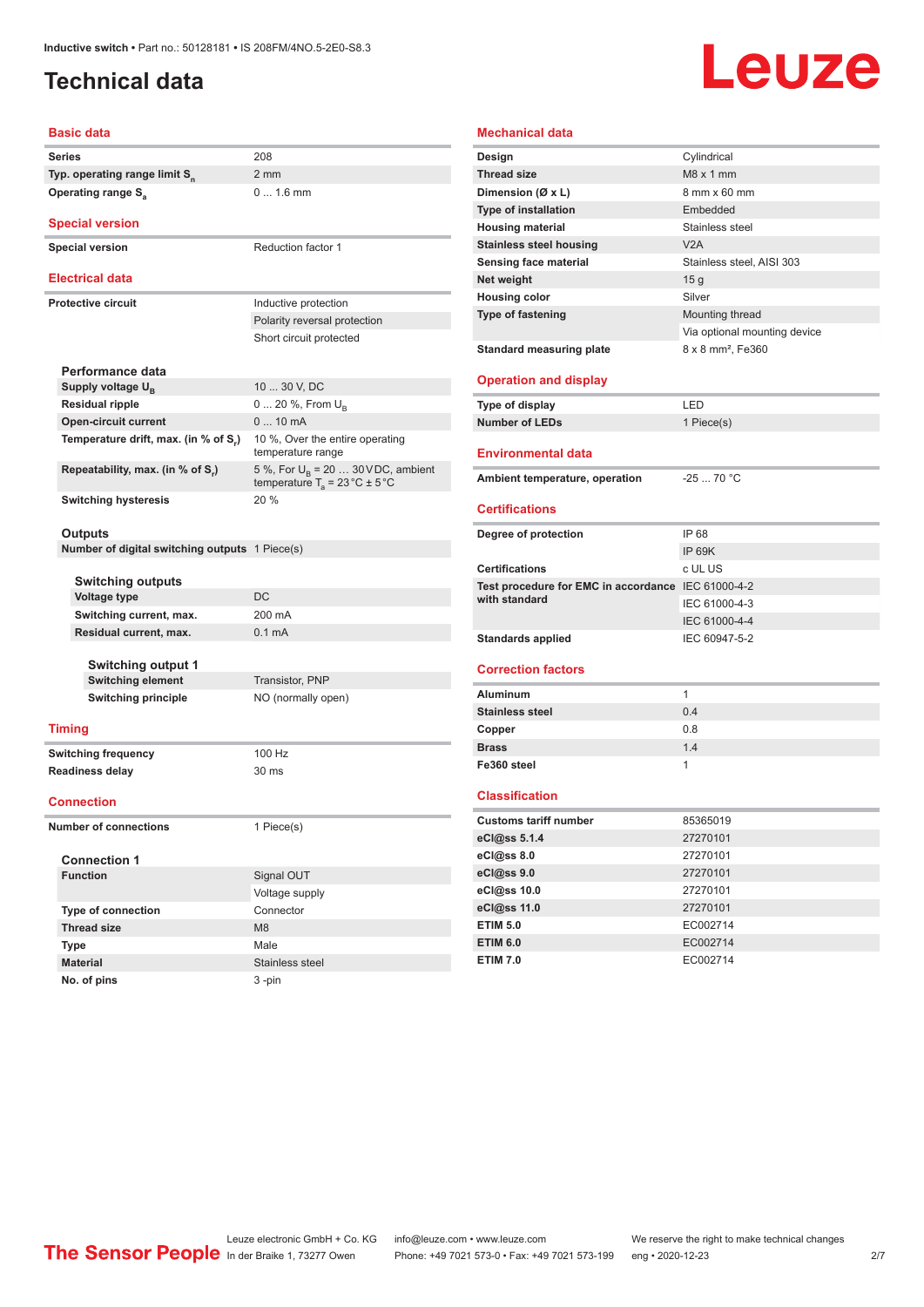<span id="page-2-0"></span>**Inductive switch •** Part no.: 50128181 **•** IS 208FM/4NO.5-2E0-S8.3

# **Dimensioned drawings**

All dimensions in millimeters





# **Electrical connection**

**Connection 1**

| <b>Function</b>    | Signal OUT      |
|--------------------|-----------------|
|                    | Voltage supply  |
| Type of connection | Connector       |
| <b>Thread size</b> | M <sub>8</sub>  |
| <b>Type</b>        | Male            |
| <b>Material</b>    | Stainless steel |
| No. of pins        | $3 - pin$       |
|                    |                 |

#### **Pin Pin assignment 1** V+

| $\overline{\mathbf{z}}$ | <b>GND</b>       |
|-------------------------|------------------|
|                         | OUT <sub>1</sub> |

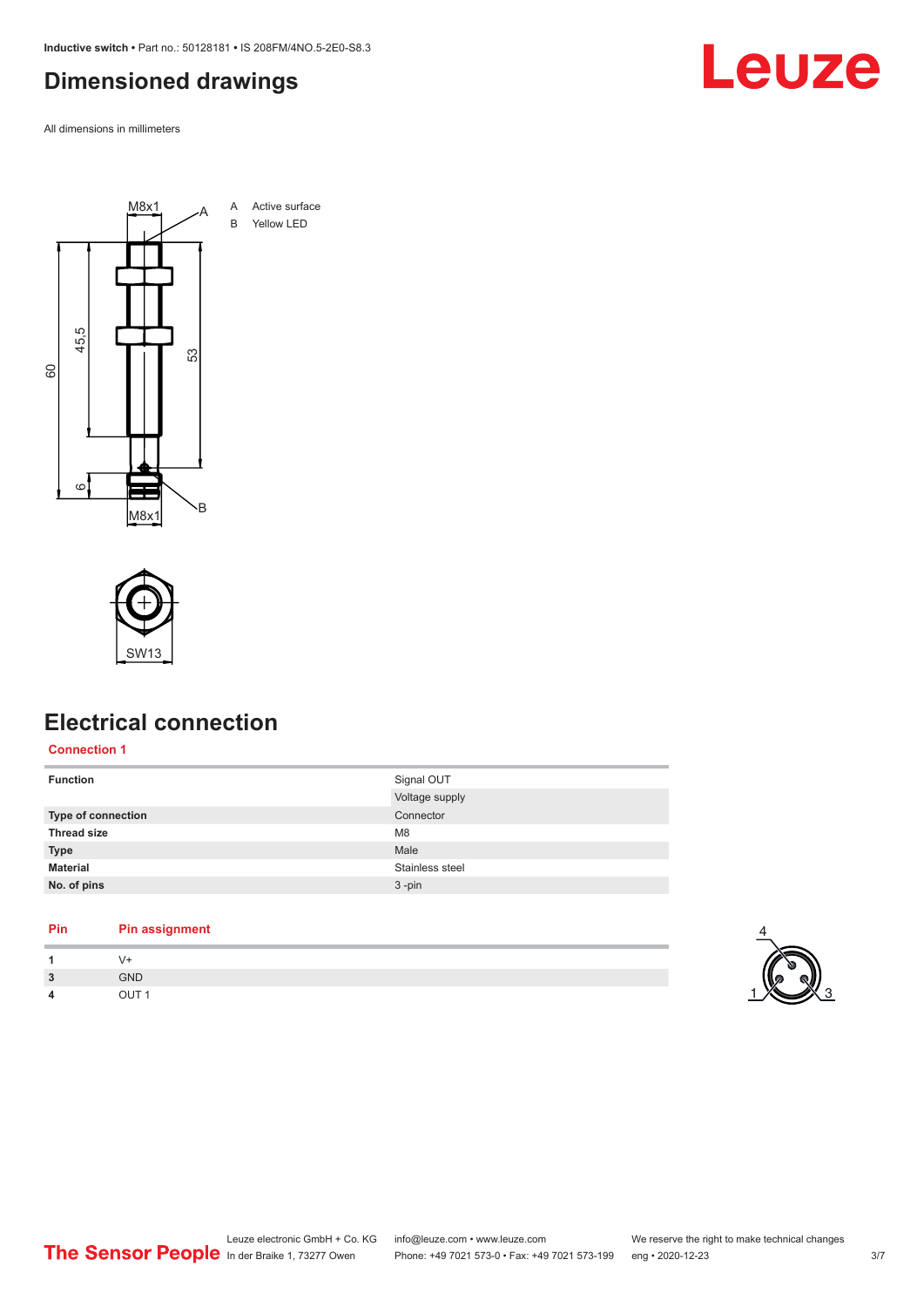# <span id="page-3-0"></span>**Diagrams**

# Leuze

### Embedded installation



### Types with  $S_n = 2.0$  mm



- a Inductive switch
- b Standard measuring plate



# **Operation and display**

| <b>LED</b> | Display                  | <b>Meaning</b>                   |
|------------|--------------------------|----------------------------------|
|            | Yellow, flashing         | No function reserve              |
|            | Yellow, continuous light | Switching output/switching state |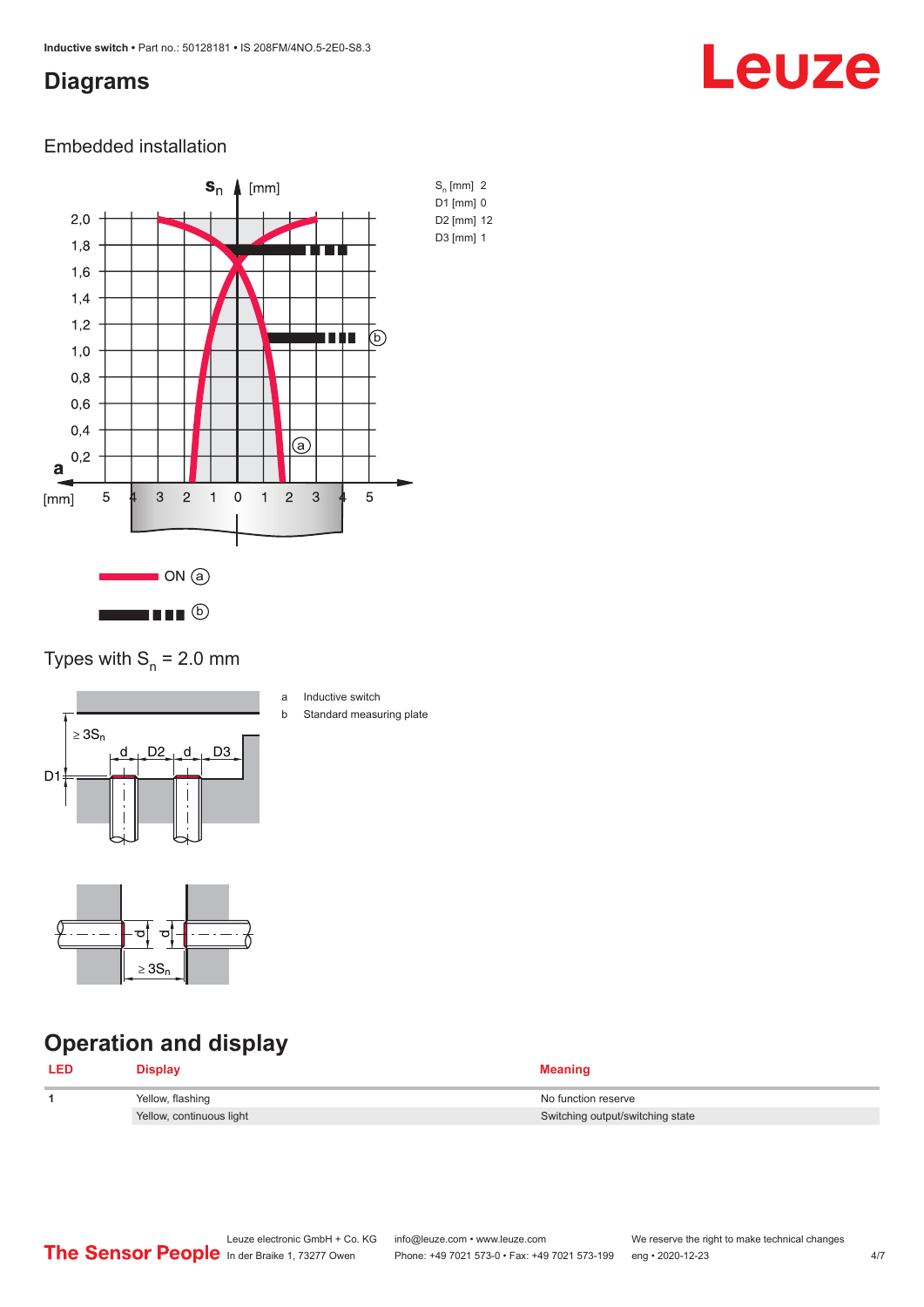# <span id="page-4-0"></span>**Part number code**

Part designation: **ISX YYY ZZ/AAA.BB-CCC-DDD-DDD**



| ISX        | Operating principle / construction<br>IS: inductive switch, standard design<br>ISS: inductive switch, short construction                                                                                                                                                                                                                                                                                                                                                                                                                                                                                                                                                                                                                                                                                                                                                                                                                                                                                                                                                                                                                                                                                                                                                                                                                                                                                                                                                                          |
|------------|---------------------------------------------------------------------------------------------------------------------------------------------------------------------------------------------------------------------------------------------------------------------------------------------------------------------------------------------------------------------------------------------------------------------------------------------------------------------------------------------------------------------------------------------------------------------------------------------------------------------------------------------------------------------------------------------------------------------------------------------------------------------------------------------------------------------------------------------------------------------------------------------------------------------------------------------------------------------------------------------------------------------------------------------------------------------------------------------------------------------------------------------------------------------------------------------------------------------------------------------------------------------------------------------------------------------------------------------------------------------------------------------------------------------------------------------------------------------------------------------------|
| <b>YYY</b> | <b>Series</b><br>203: series with Ø 3 mm<br>204: series with $\varnothing$ 4 mm<br>205: series with M5 x 0.5 external thread<br>206: series with $\varnothing$ 6.5 mm<br>208: series with M8 x 1 external thread<br>212: series with M12 x 1 external thread<br>218: series with M18 x 1 external thread<br>230: series with M30 x 1.5 external thread<br>240: series in cubic design<br>244: series in cubic design<br>255: series with 5 x 5 mm <sup>2</sup> cross section<br>288: series with 8 x 8 mm <sup>2</sup> cross section                                                                                                                                                                                                                                                                                                                                                                                                                                                                                                                                                                                                                                                                                                                                                                                                                                                                                                                                                              |
| <b>ZZ</b>  | Housing / thread<br>MM: metal housing (active surface: plastic) / metric thread<br>FM: full-metal housing (active surface: stainless steel AISI 316L) / metric thread<br>MP: metal housing (active surface: plastic) / smooth (without thread)                                                                                                                                                                                                                                                                                                                                                                                                                                                                                                                                                                                                                                                                                                                                                                                                                                                                                                                                                                                                                                                                                                                                                                                                                                                    |
| <b>AAA</b> | Output current / supply<br>4NO: PNP transistor, NO contact<br>4NC: PNP transistor, NC contact<br>2NO: NPN transistor, NO contact<br>2NC: NPN transistor, NC contact<br>1NO: relay, NO contact / AC/DC<br>1NC: relay, NC contact / AC/DC<br>44: 2 PNP transistor switching outputs, antivalent (NO + NC)<br>22: 2 NPN transistor switching outputs, antivalent (NO + NC)                                                                                                                                                                                                                                                                                                                                                                                                                                                                                                                                                                                                                                                                                                                                                                                                                                                                                                                                                                                                                                                                                                                           |
| BВ         | Special equipment<br>n/a: no special equipment<br>5F: food version<br>5: housing material V2A (1.4305, AISI 303)                                                                                                                                                                                                                                                                                                                                                                                                                                                                                                                                                                                                                                                                                                                                                                                                                                                                                                                                                                                                                                                                                                                                                                                                                                                                                                                                                                                  |
| <b>CCC</b> | Measurement range / type of installation<br>1E0: typ. range limit 1.0 mm / embedded installation<br>1E5: typ. range limit 1.5 mm / embedded installation<br>2E0: typ. range limit 2.0 mm / embedded installation<br>3E0: typ. range limit 3.0 mm / embedded installation<br>4E0: typ. range limit 4.0 mm / embedded installation<br>5E0: typ. range limit 5.0 mm / embedded installation<br>6E0: typ. range limit 6.0 mm / embedded installation<br>8E0: typ. range limit 8.0 mm / embedded installation<br>10E: typ. range limit 10.0 mm / embedded installation<br>12E: typ. range limit 12.0 mm / embedded installation<br>15E: typ. range limit 15.0 mm / embedded installation<br>20E: typ. range limit 20.0 mm / embedded installation<br>22E: typ. range limit 22.0 mm / embedded installation<br>2N5: typ. range limit 2.5 mm / non-embedded installation<br>4N0: typ. range limit 4.0 mm / non-embedded installation<br>8N0: typ. range limit 8.0 mm / non-embedded installation<br>10N: typ. range limit 10.0 mm / non-embedded installation<br>12N: typ. range limit 12.0 mm / non-embedded installation<br>14N: typ. range limit 14.0 mm / non-embedded installation<br>15N: typ. range limit 15.0 mm / non-embedded installation<br>20N: typ. range limit 20.0 mm / non-embedded installation<br>22N: typ. range limit 22.0 mm / non-embedded installation<br>25N: typ. range limit 25.0 mm / non-embedded installation<br>40N: typ. range limit 40.0 mm / non-embedded installation |
| <b>DDD</b> | <b>Electrical connection</b><br>n/a: cable, standard length 2000 mm<br>S12: M12 connector, 4-pin, axial<br>200-S12: cable, length 200 mm with M12 connector, 4-pin, axial<br>200-S8.3: cable, length 200 mm with M8 connector, 3-pin, axial<br>S8.3: M8 connector, 3-pin, axial<br>005-S8.3: cable, length 500 mm with M8 connector, 3-pin, axial<br>050: cable, standard length 5000 mm, 3-wire                                                                                                                                                                                                                                                                                                                                                                                                                                                                                                                                                                                                                                                                                                                                                                                                                                                                                                                                                                                                                                                                                                  |



 $\%$  A list with all available device types can be found on the Leuze website at www.leuze.com.

Leuze electronic GmbH + Co. KG info@leuze.com • www.leuze.com We reserve the right to make technical changes In der Braike 1, 73277 Owen Phone: +49 7021 573-0 • Fax: +49 7021 573-199 eng • 2020-12-23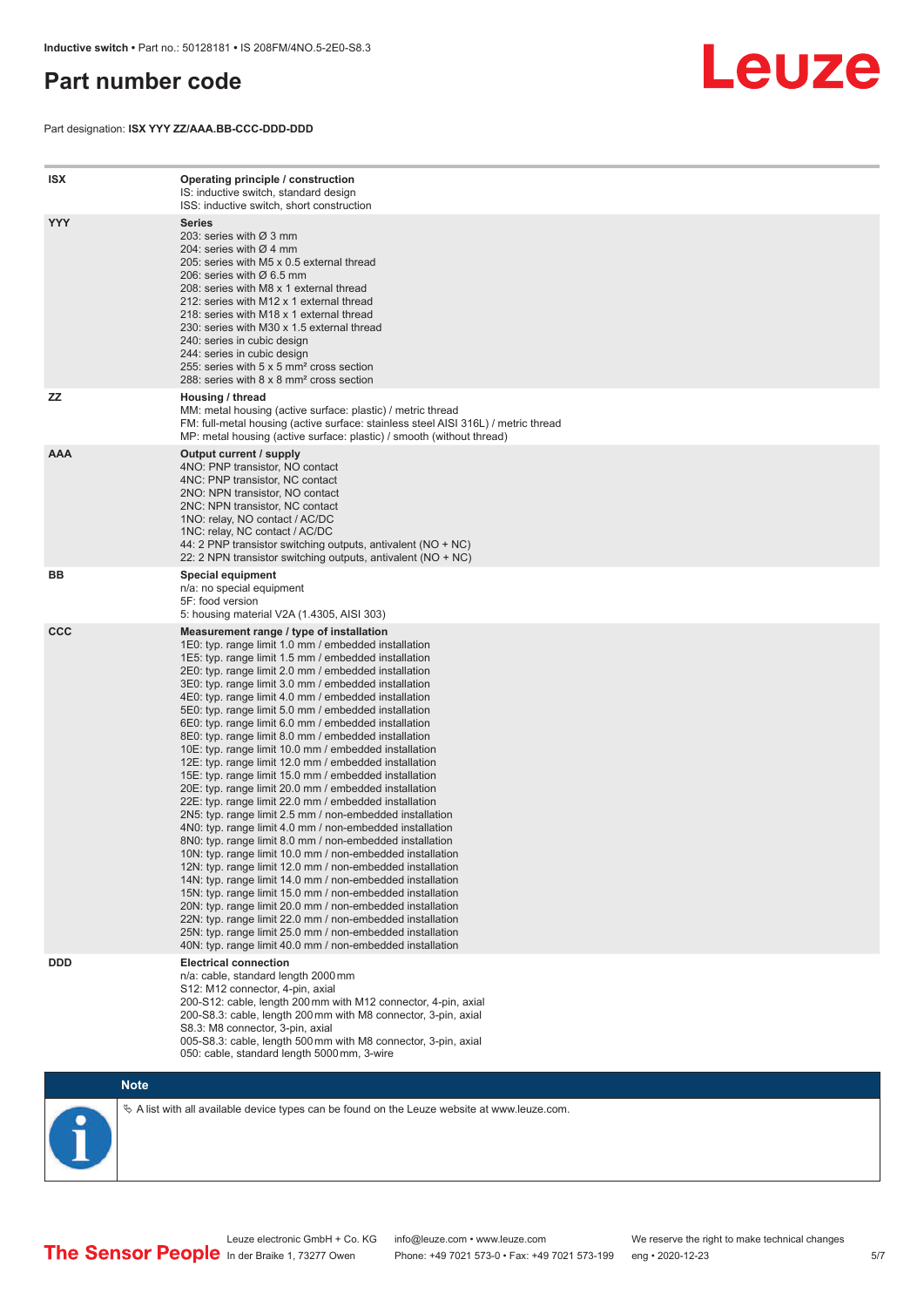# <span id="page-5-0"></span>**Notes**

|  |  | Observe intended use! |  |
|--|--|-----------------------|--|
|--|--|-----------------------|--|

 $\%$  This product is not a safety sensor and is not intended as personnel protection.

 $\&$  The product may only be put into operation by competent persons.

 $\%$  Only use the product in accordance with its intended use.



## **Accessories**

# Connection technology - Connection cables

|             | Part no. | <b>Designation</b> | <b>Article</b>   | <b>Description</b>                                                                                                                                |
|-------------|----------|--------------------|------------------|---------------------------------------------------------------------------------------------------------------------------------------------------|
| <b>TILL</b> | 50130842 | KD U-M8-3A-P1-020  | Connection cable | Connection 1: Connector, M8, Axial, Female, 3-pin<br>Connection 2: Open end<br>Shielded: No<br>Cable length: 2,000 mm<br>Sheathing material: PUR  |
| <b>TILL</b> | 50130844 | KD U-M8-3A-P1-050  | Connection cable | Connection 1: Connector, M8, Axial, Female, 3-pin<br>Connection 2: Open end<br>Shielded: No<br>Cable length: 5,000 mm<br>Sheathing material: PUR  |
| E           | 50130837 | KD U-M8-3A-V1-020  | Connection cable | Connection 1: Connector, M8, Axial, Female, 3-pin<br>Connection 2: Open end<br>Shielded: No<br>Cable length: 2,000 mm<br>Sheathing material: PVC  |
|             | 50130860 | KD U-M8-3W-V1-020  | Connection cable | Connection 1: Connector, M8, Angled, Female, 3-pin<br>Connection 2: Open end<br>Shielded: No<br>Cable length: 2,000 mm<br>Sheathing material: PVC |

**Leuze**